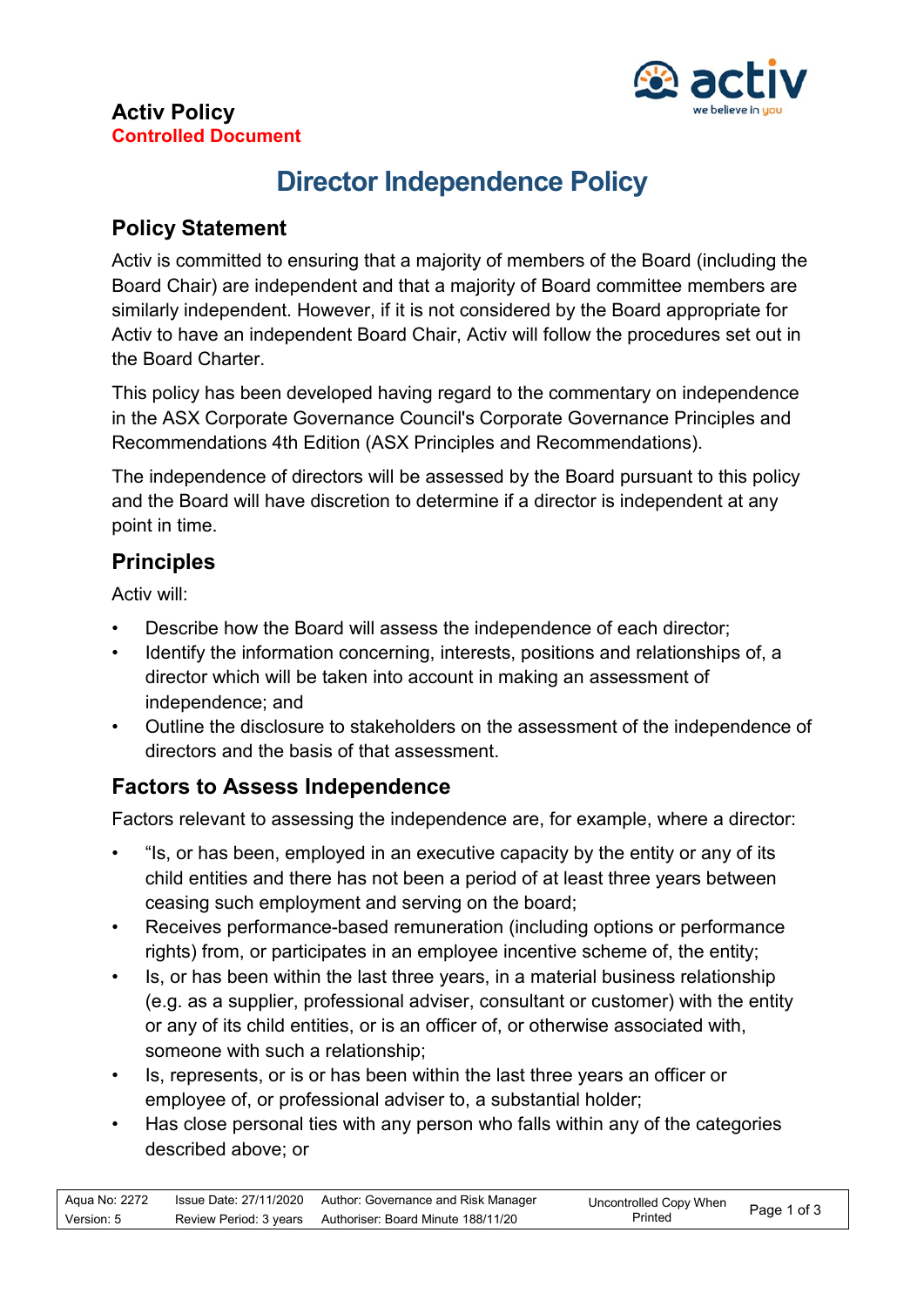

# **Activ Policy**

#### **Controlled Document**

Has been a director of the entity for such a period that their independence from management and substantial holders may have been compromised.

In each case, the materiality of the interest, position or relationship needs to be assessed by the board to determine whether it might interfere, or might reasonably be seen to interfere, with the director's capacity to bring an independent judgement to bear on issues before the board and to act in the best interests of the entity as a whole rather than in the interests of an individual [...member...] or other party."

An assessment of independence involves compliance with the Procedure for Director Independence Assessment (AQuA: 2273) and Board Members Conflict of Interest including consideration of actual, potential and perceived conflict of interest (AQuA: 142).

### **Disclosure of Independence**

The Board will disclose the process to assess independence and the status of independence of each Director in the annual Corporate Governance Statement.

## **Definitions**

The Board will assess the independence of directors with reference to the definition of an independent director set out in the ASX Principles and Recommendations.

A Board director "… should only be characterised and described as an independent director if he or she is free of any interest, position or relationship that might influence, or reasonably be perceived to influence, in a material respect their capacity to bring an independent judgement to bear on issues before the board and to act in the best interests of the entity as a whole rather than in the interests of an individual security holder or other party."

### **Responsibilities and delegations**

**Scope:** This policy applies to Board Directors of Activ (and any spouse, sibling, guardian, child or dependent of any of the preceding people).

**Responsibilities:** Each Board Director is responsible, and will be held accountable for complying with this policy.

Each Line Manager is responsible, and will be held accountable for ensuring staff, supported employees and customers are familiar with this policy, and have sufficient skills, knowledge and ability to meet the requirements.

All employees will be held accountable for complying with the requirements of the policy.